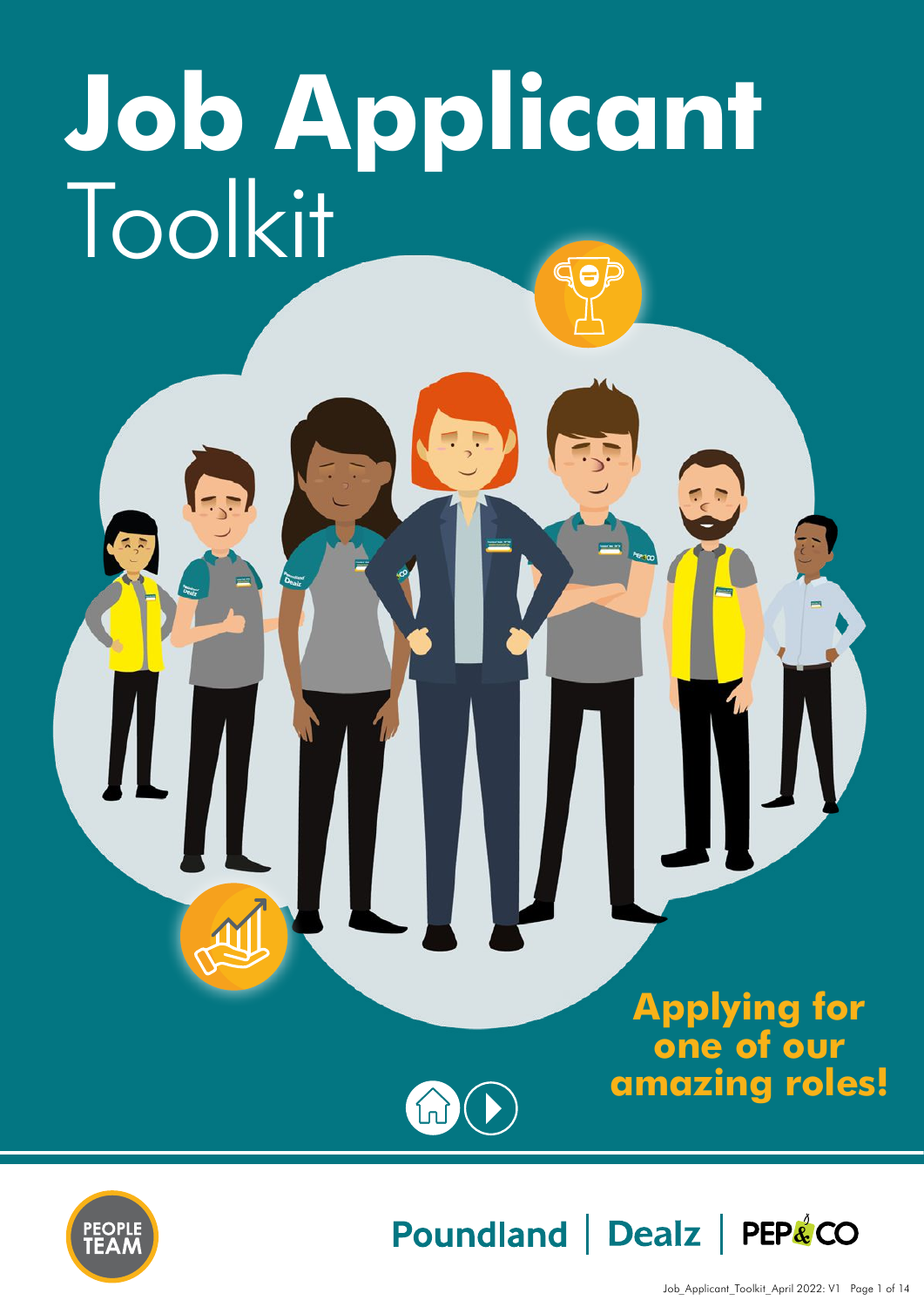# **Where are you on your** job search journey?



Click on the steps below for some great advice and top tips to support your job search and application. Alternatively, scroll to the next page to run through all eight steps.





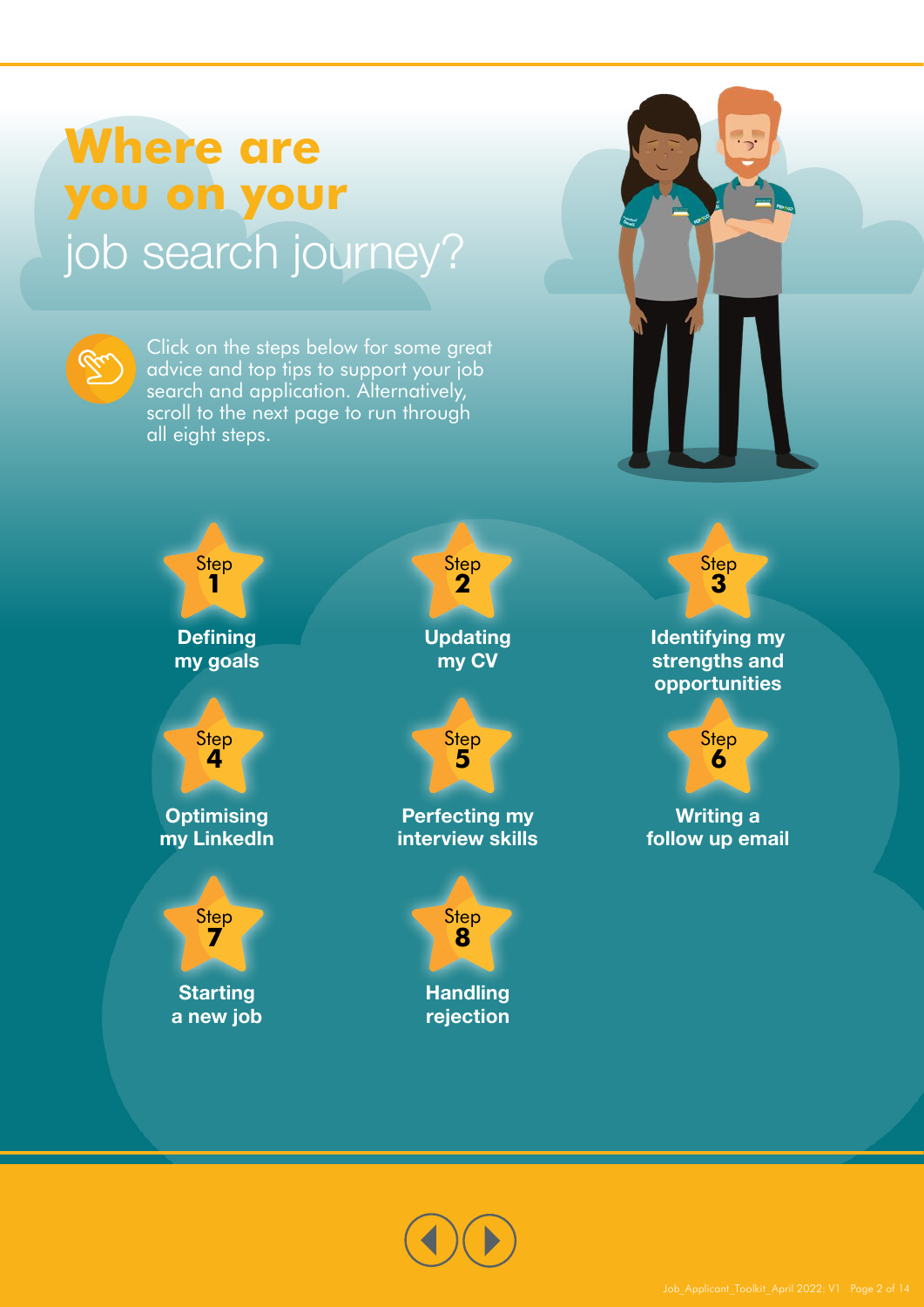Perfecting my

follow up email

Handling

# <span id="page-2-0"></span>**How to define your** career goals

Before you update your CV and start applying for a new role, you'll need to understand what you're looking for. Are you hoping for more responsibility, or a shorter commute for example. Are you eager to work for a company that offers better perks such as home working, medical insurance or have your birthday off! Taking time to identify your goals, both big and small, will help you to home in on the types of jobs you should be targeting.

### **Feeling stuck? Try ranking these five key factors in order of importance:**



Deciding what specific day-to-day responsibilities you would like to have will also be essential as you begin to update your Curriculum Vitae (CV), cover letter, and LinkedIn profile. Try asking yourself what you've enjoyed doing most throughout your career and what you'd prefer not to do. This exercise should help you to picture your ideal role more clearly.

### **TOP TIP**

Try browsing job postings for the different types of roles you're considering. Do you find the responsibilities described to be interesting and exciting? Make note of the duties that appeal most to you and keep them in mind as you begin searching and reading job descriptions.

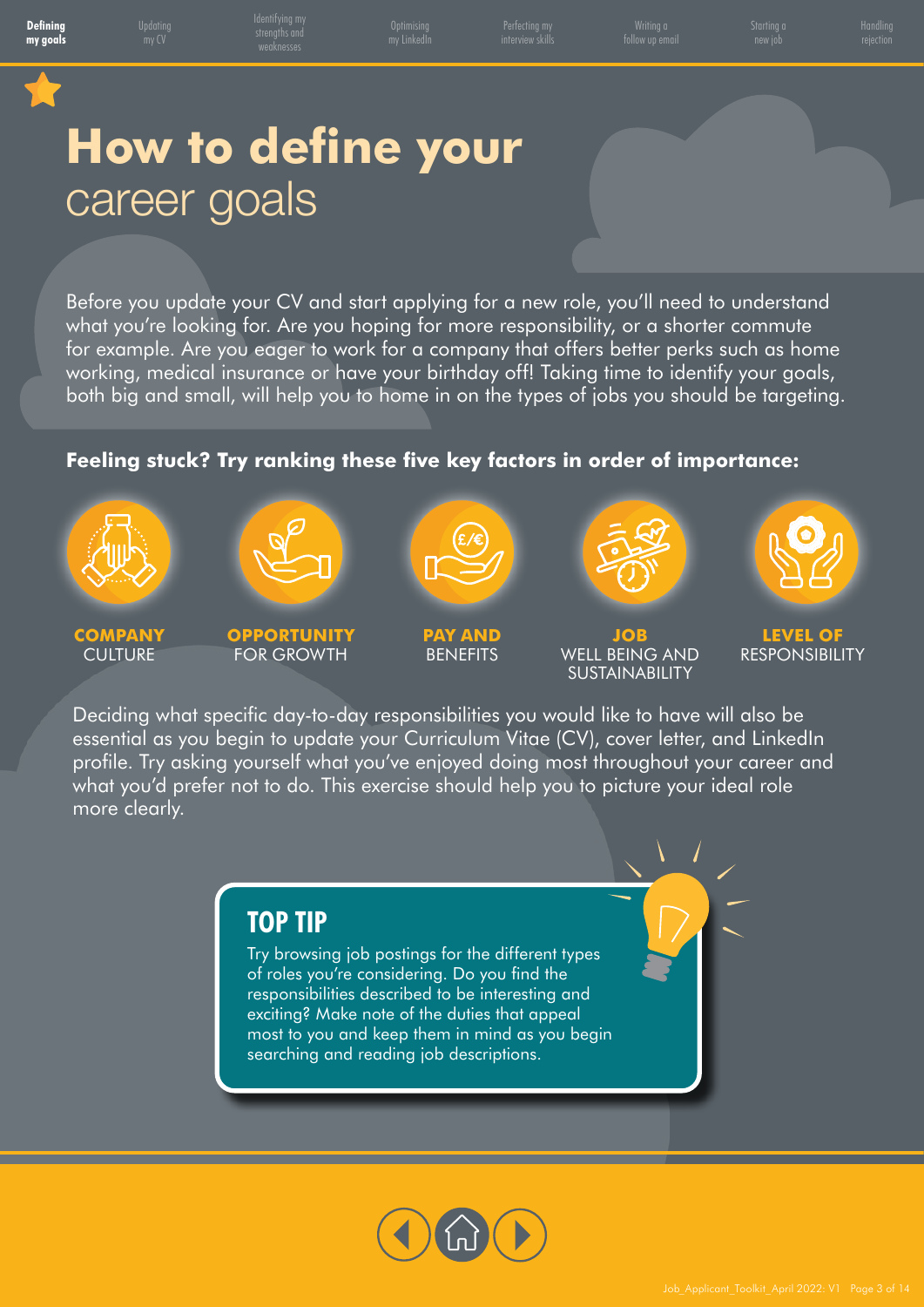Perfecting my

follow up email

Handling

# <span id="page-3-0"></span>**Tweak** your CV

The structure and contents of your CV are both essential to get the attention of prospective employers, who are often filtering through dozens of others. Here is a guide to laying out and filling in a logically structured and easy to read CV, so that your application goes to the top of the pile.

### **Katie Smith** *Insert desired*

*job role title*

**Phone** 773-00405-02 **E-mail** k.smith@yahoop.com **Linkedin** linkedin.com **Twitter** @katiesmith.utw

#### **Career history**

Starting with your most recent employer, list your past jobs in chronological order. If you do have gaps in your work history, due to travel, a break in employment, or redundancy, just be clear about them. Think about things relevant to the role you are applying for that will catch the eye of the recruiter. Include skills that are relevant to the role and use acts and figures or examples to back them up.

#### **Skills and achievements**

list a few short bullet points, describing some of your key achievements and skills. Tailor these for the job you're applying for and make sure they're as relevant as possible.

#### **Education and training**

Starting with the most recent, lay out your education and qualifications in chronological order. Make sure that you have the 'to and from' dates of the school/college/university etc. you attended, then fill out the subjects, grades obtained, and other related awards and achievements.

#### **Interests and activities**

This is a good opportunity to reveal a little of your personality. Talk about some of the things you like to do outside of work and any interesting or fun facts you might have.

#### **References**

Use this extra space on your CV wisely. List the name, job title, and address of a former employer and also make sure you give them a heads up that you're using them as a reference.

### **TOP TIP**

Always do a typo and grammar check before sending out your CV. Any errors will affect your chances of a job interview or offer. If you can, get another person to look at your CV too and if you're applying for a job vacancy in the UK, remember to name it as a CV and not a resume.

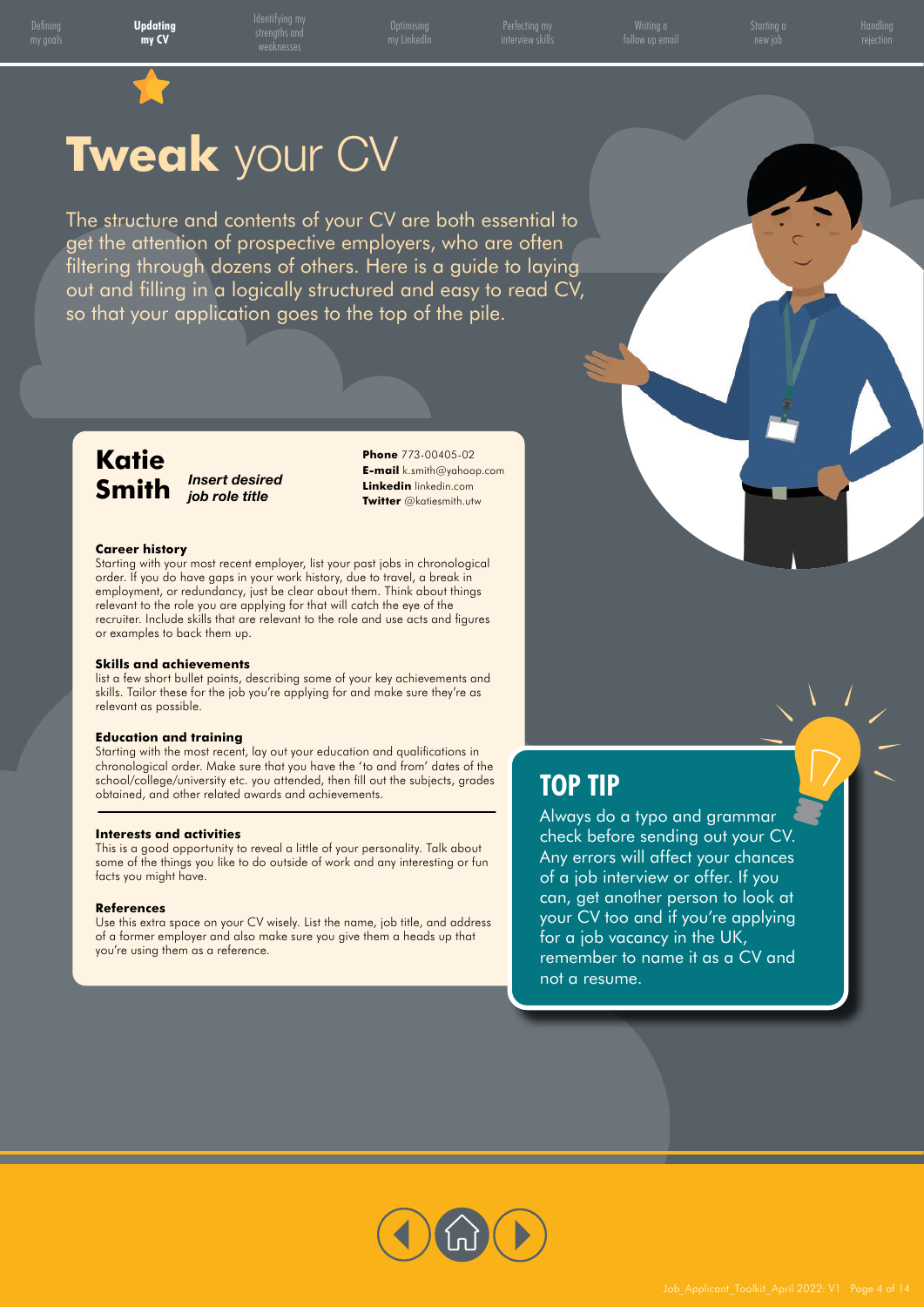Perfecting my

follow up email

Handling

# <span id="page-4-0"></span>**Selling your strengths and turning your weaknesses to positive opportunities**

In most job interviews, you will be asked to describe your strengths and opportunities. In preparation for an interview, you should consider how best to answer this question so that the information is useful to employers.

# **Selling** your strengths

### EXAMPLE **ANSWERS**

#### **Leadership Skills**

**If** I consider my leadership skills to be some of my biggest strengths. During my time as a team manager, I successfully merged two teams and organised training programmes for all team members to ensure that everyone was confident in their new role. As a result, we were able to increase sales by 5% within our first month as a new team.

#### **Communication Skills**



**ff** Thanks to my experience as an HR representative, I have gained excellent communication skills. I was responsible for setting up workshops for colleagues and mediating any conflicts in the workplace. I have also completed a course on effective communication.

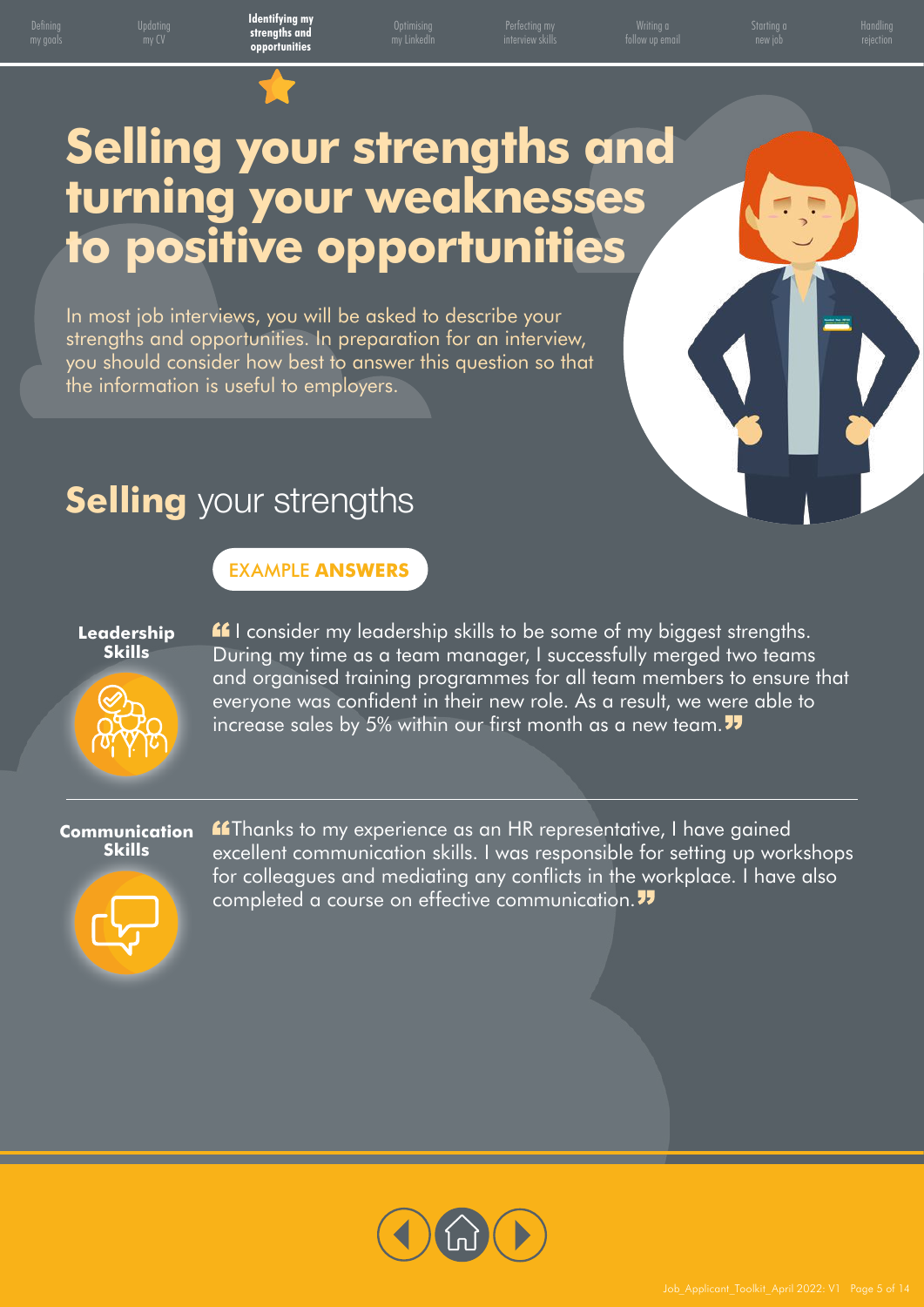Defining

Updating

**Optimising** 

Perfecting my

follow up email

Handling

PEPACO

# **Turning your weaknesses to** positive opportunities

EXAMPLE **ANSWERS**

#### **Public speaking**



**If** I sometimes find presentations intimidating in a new environment. To overcome this I have recently signed up to an effective Presentation course to help boost my confidence when it comes to presentations or speaking in meetings.

#### **Delegation**



**If** I can sometimes struggle with delegating and choose to take on a larger workload to ensure that a task is completed perfectly. I know that this puts more pressure on myself, so I have recently been using new software tools my calendar/diary more effectively to assign tasks to others and track their completion. So far this has helped me to trust my coworkers and focus more on my own tasks.

#### **Keeping a healthy work/ life balance**



Because I truly love my work and I am very ambitious, I sometimes find it difficult to set boundaries between my work and personal life. However, I know that ignoring my personal needs can have a negative impact on my motivation and focus. To overcome this weakness, I now actively create time in my schedule to spend with my family. Small changes, such as putting my phone on silent, have made a huge difference. Having more balance in my life between work and leisure makes me more productive at work.

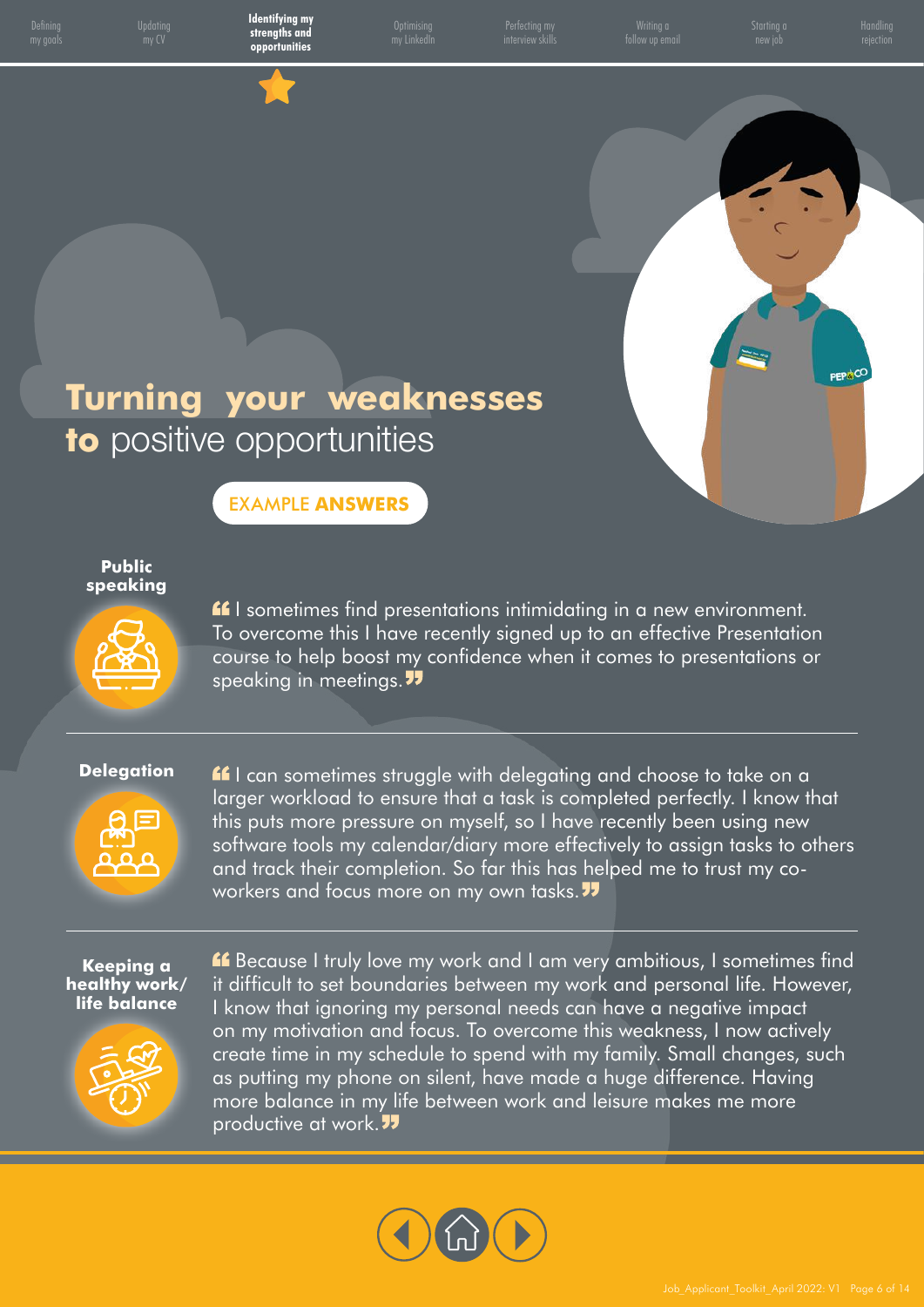<span id="page-6-0"></span>Updating

**Optimising my LinkedIn** Perfecting my

follow up email

Handling

# **Optimise** your LinkedIn

Making sure your LinkedIn profile is up to scratch is key to getting noticed by recruiters and hiring managers. Here are our five steps to creating a LinkedIn profile that'll get you noticed.



**Katie Smith IT Project Manager** London, England, United Kingdom • Contact Info

500+ connections



#### **About**

Hi, I am Katie. I'm a skilled IT project manager with over 5 years' of experience in...

#### **Experience**

IT Project Manager A company Jan 2017 - September 2021 London, United Kingdom

In my roles as a IT Project Manager at A Company I'm responsible for:

- Activity and resource planning
- Organising and motivating a project team
- Controlling time management
- Cost estimating and developing the budget
- Ensuring customer satisfaction
- Analysing and managing project risk
- Monitoring progress

#### **Skills & endorsements**

Project management Endorsed by 10 connections Meeting management skills Endorsed by 8 connections

**Communication** Endorsed by 15 connections

**1. Photo** - Keep it professional. It is all too easy to use LinkedIn as an extension of your personal Facebook or Twitter profile. LinkedIn is a professional media platform, this is not conducive to finding a new job.

**2. Headline** - A clear job title/function and a unique selling proposition (USP) (a characteristic that distinguishes you from others of a similar nature and makes you more appealing.) helps recruiters and potential hiring managers to know whether you fit their criteria or not right away.

**3. Summary** - Writing a summary in the 'About' section on your LinkedIn will help recruiters or hiring managers find out more information about you and your career history. This is also a great place to promote your personality and you can make this section as formal or as informal as you see fit.

**4. Jobs/History** - Make sure you have a clear career history with employer, job title and ideally some detail about your role and responsibilities. It also helps when you add in a small summary of what the company does, or the industry they're in for extra clarity.

**5. Recommendations** - This means that recruiters can see that your services are valued, and others have had positive experiences working with you. Recruiters or hiring managers trust these more than anything else.

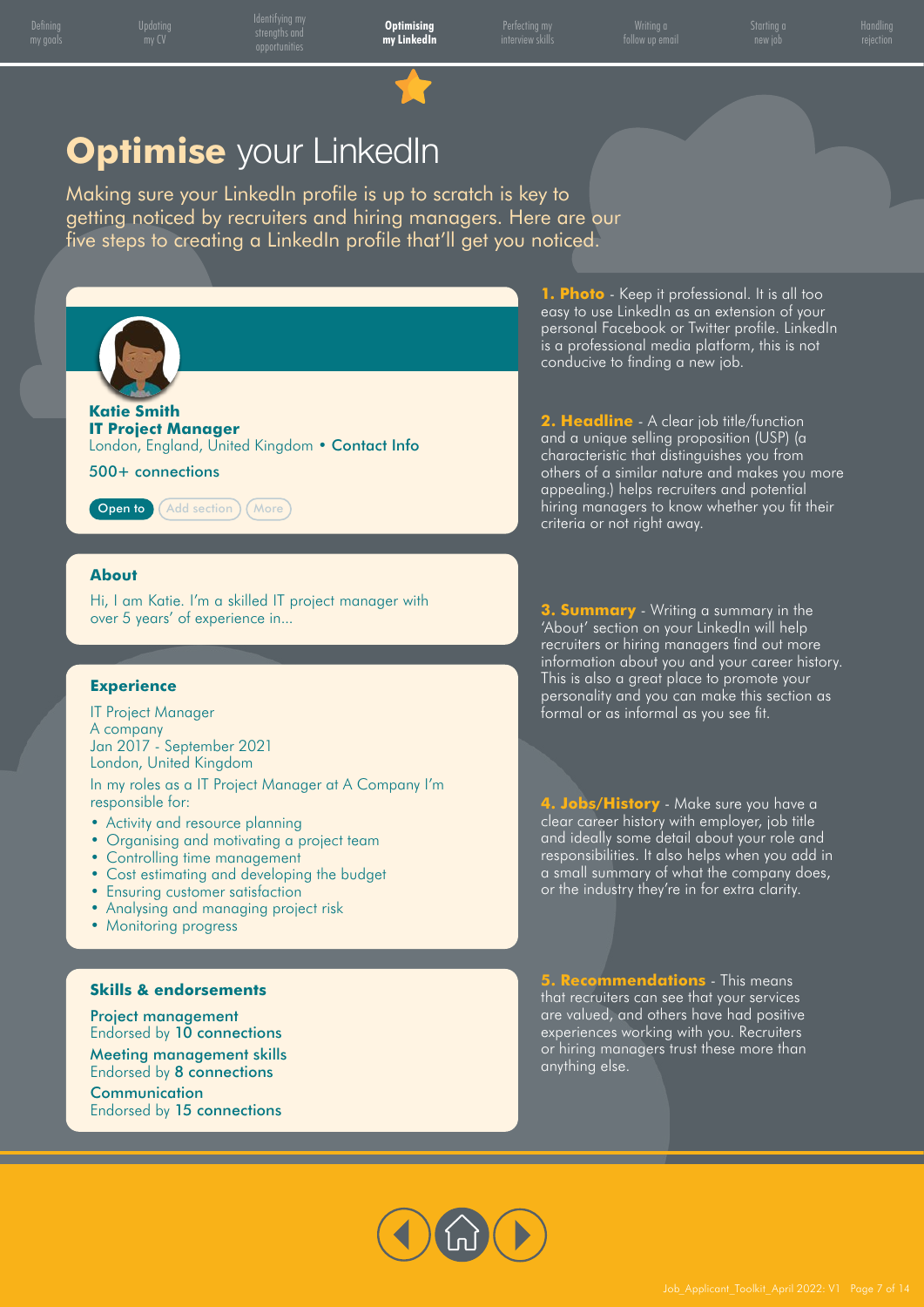<span id="page-7-0"></span>

Updating

**Optimising** 

**Perfecting my interview skills**

follow up email

Handling

### **Perfect** your interview skills

Getting to the interview stage is an exciting time for any job hunter. However, when you enter a job interview it is crucial to have answers to several typical 'STAR' interview questions prepared.

With this tried and tested interview technique, you can structure your answers to common interview questions clearly and professionally:



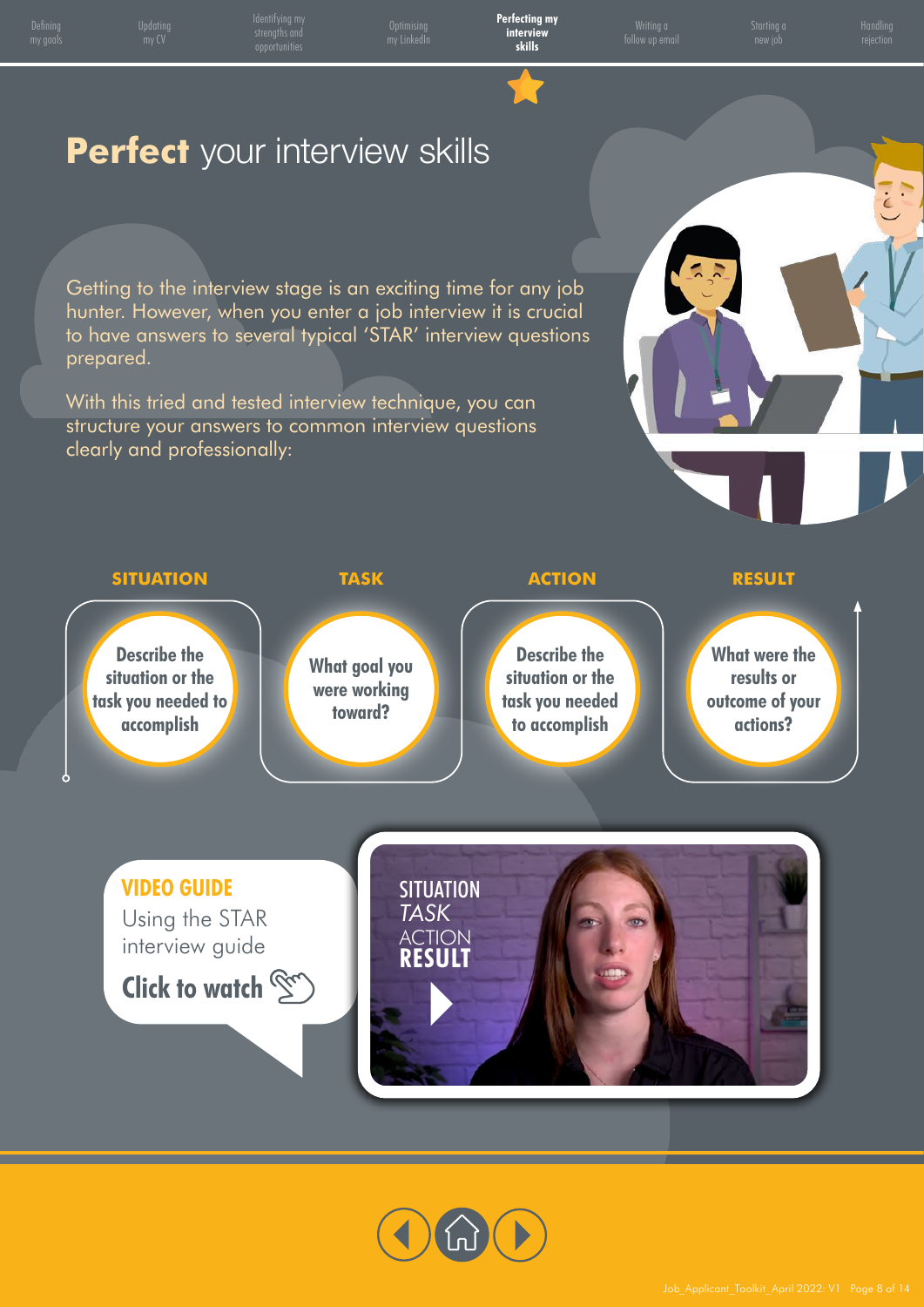rengins (<br>. . . . . . . .

Updating

**Optimising** 

**Perfecting my interview skills**

follow up email

Handling

# **Your video interview checklist**

There has been a rise in interviews being carried out over video, especially for the first few stages of the interview process anyway. That's why it's important to know how to tackle them. Here's a handy video interview checklist that'll help you conduct yourself perfectly in an interview:

#### **Y** Power, connection, and your device

 If you are using a laptop, make sure that it is properly charged or plugged in throughout the interview. You don't want to get cut off in the middle of your conversation! Make sure you choose a location with a good internet connection too.

#### **Light, background, and what to wear**

 Try to arrange your space so that there is a good source of natural lighting. Otherwise, ensure you have strong lights overhead and slightly behind. Shadows can distort your appearance and your interviewers will want to see you clearly. A plain, light-coloured background is best.

#### **Avoid distractions**

 You need to be away from all distractions when you sit down for your interview. Choose a quiet room and make sure that any people who are around are aware that you should not be disturbed.

#### **Practice makes perfect**

 A practice run before the interview is essential. You want to ensure that you look good, can be seen clearly and all the equipment is working properly. A huge advantage of video interviews is that you can have prompts. Set them just above the line of the camera and no one will even know you are using them.

#### **Camera**

 Make sure your camera is set in line with your eyes. If it is too high, the interviewers will see too much of the top of your head, and if it is too low your face will be distorted. You want them to be able to see your head and shoulders clearly, so do not sit too close or too far from the camera.

### **TOP TIP**

Often on camera, there is a slight delay. So, it's a good idea to wait a few seconds before responding to a question just in case. You don't want a situation where you accidentally cut off your interviewer mid-sentence.

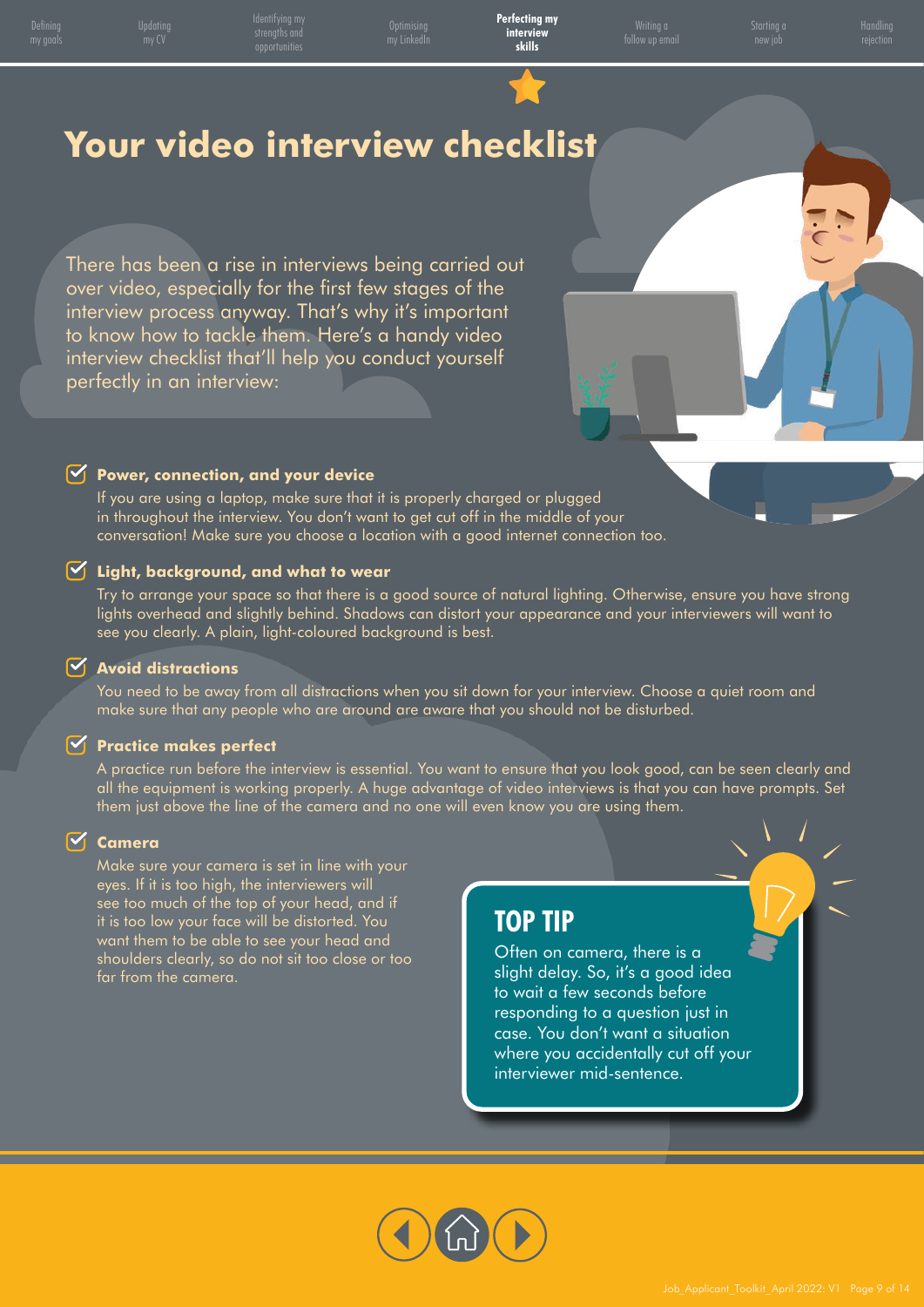# **The importance of doing your research**

Company research is the best way to learn about what the company does and what they look for in a candidate. You'll also be better prepared to answer questions and position yourself as the best candidate. As you prepare for your upcoming interview, here's what you need to know about the company and the job you're applying for:



#### **The skills and experience the company values**

 You want to know what the company looks for in qualified candidates. This enables you to position yourself as the best candidate for the job.





#### **Key players of the organisation**

 Find out who holds important positions in the company. These might be managers or directors, all the way up to the CEO. Good places to look are 'About us' pages on company websites or LinkedIn.



#### **News and recent events about the employer**

 Going into an interview, it's always a good idea to be knowledgeable about the company's latest news and updates. This will show that you are engaged and are taking the interview seriously.



#### **The company's culture, mission and values**

 Pay attention to what's written on their website regarding culture and company values. It's also a good idea to follow the company on social media for the inside scoop.

### **TOP TIP**

Don't forget to use LinkedIn to find out some more information on your interviewer's background, their role within the company and even some common interests you both share.

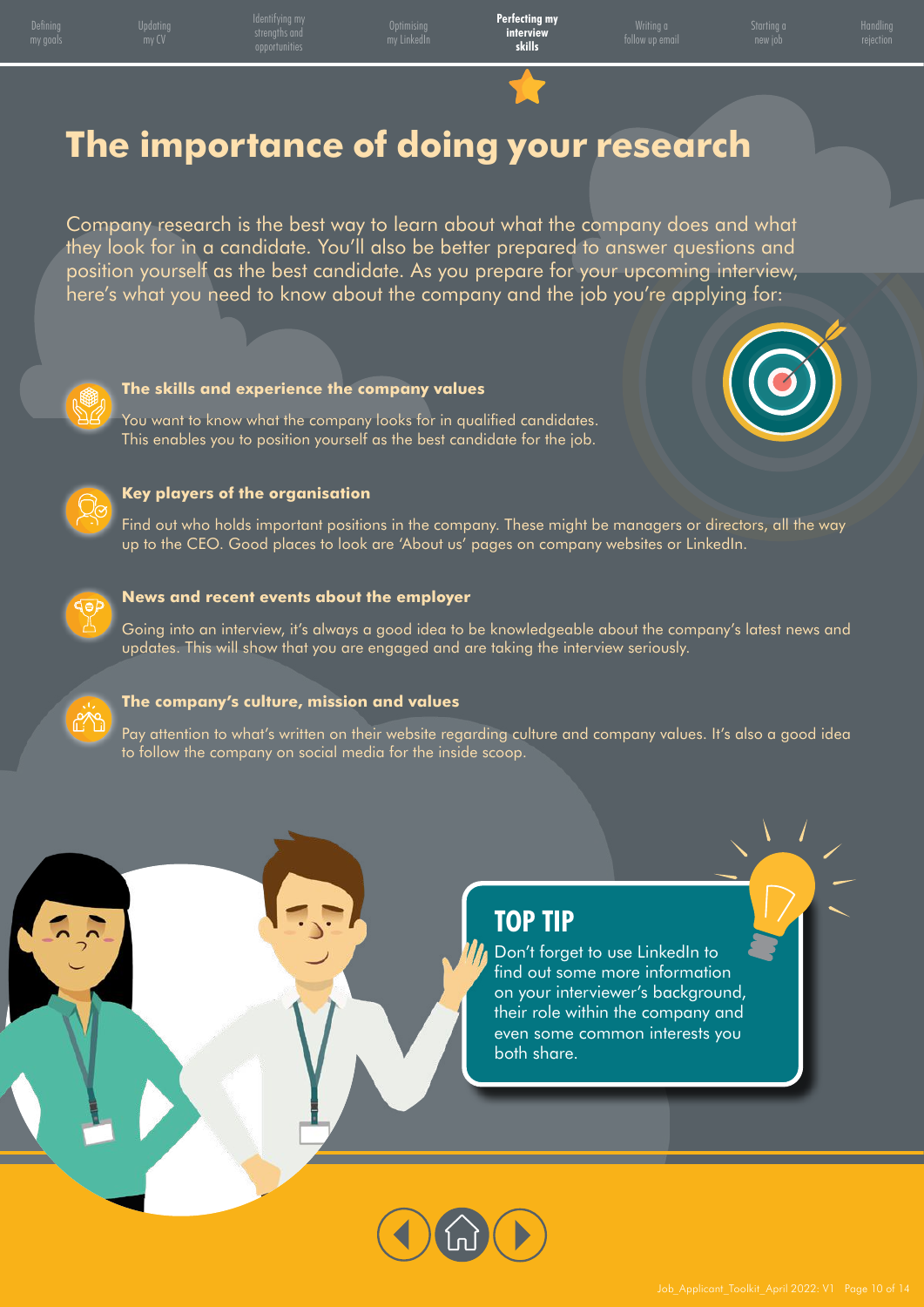<span id="page-10-0"></span>Updating

**Optimising** 

Perfecting my

**Writing a follow up email** Handling

# **Writing a** follow up email

After a job interview, it's only natural to want an update on the hiring process, you may want to follow up using the email template below to craft the perfect email, so you can find out about next steps on your most recent interview:

#### **Follow up email template:**

**SUBJECT:** Katie Smith – RE: Interview on Tuesday at 4pm

#### **INTRODUCTION:**

Hi <Julie / Ms. Jones>,

#### **BODY TEXT:**

Thank you for your time <yesterday / date of interview>. It was great to speak to you about the <job title> role and I'm convinced that the position is a perfect fit for this stage in my career. I was hoping to get an update on the recruitment process, so any information that you can give me about the next steps would be greatly appreciated. Also, feel free to ask me any follow-up questions that may have come up since we last spoke.

#### **SIGN OFF:**

Looking forward to hearing from you.

Katie Smith



### **DO'S**

**Leave the dust to settle.** Leave time for the dust to settle. Wait a few days before sending that allimportant follow up so the interviewer has time to reflect on the experience.

**Keep your follow-up professional and courteous.** No matter how well you thought the interview went, or how informal the process felt, it's always best to keep your follow up email professional.

**Be clear about the purpose of your** 

**message.** In your follow up email, mention your interest in the position and why you're the best candidate for the job.

**Read over your follow-up email before sending.** Ensure its well-spaced, correctly punctuated, and free of typos.

### **DON'TS**

**Don't waste time and words on unnecessary small talk.** Presumably you're simply looking for an update on the recruitment process, so get straight to the point.

**Don't be pushy.** Keep it casual and avoid being too demanding to a potential new new employer or hiring manager.

n't pester. Refrain from continually contacting the hiring manager if they have already informed you that you are no longer being considered for the position.

**In interviewer.** If after the interview you feel like the job is not right for you, just let the company know in a follow-up email that you would no longer like to be considered. This is much better than just ignoring their calls or emails.

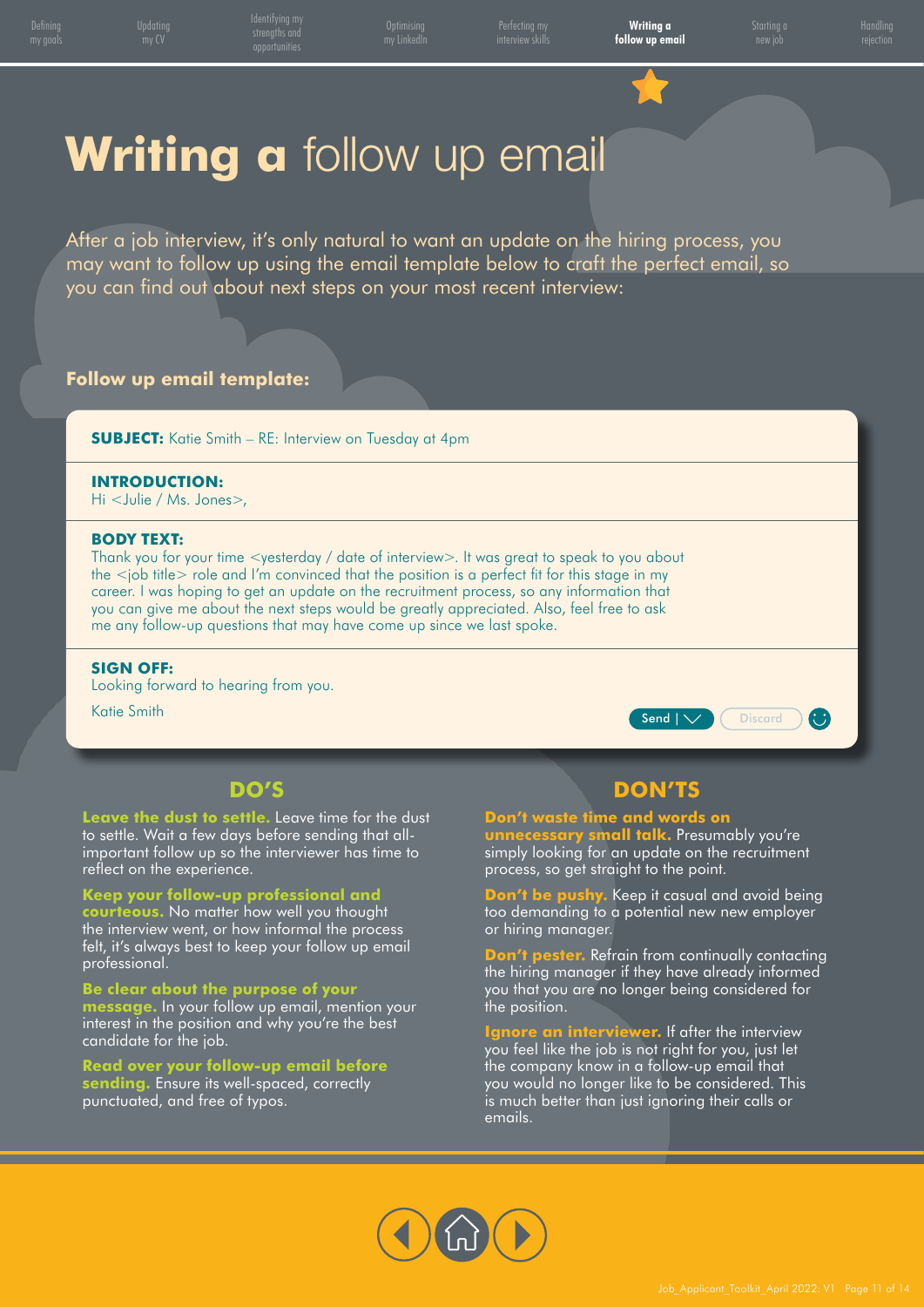Perfecting my

follow up email

**Starting a new job**

Handling

# <span id="page-11-0"></span>**Get ready** for onboarding...

You've got the job, well done! Now it's time to prepare for the next phase – onboarding. Starting a new job can be an exciting yet daunting prospect, but the added pressure of starting that new job remotely may feel like stepping into uncharted territory. Your first day is likely to be face-to-face. But you should also be prepared that it may need to happen virtually instead. However you're starting your new job, stay positive by following these simple steps;



- Read through any induction documents you get sent, familiarise yourself with any tools they might use, and ensure all your tech has arrived and is working correctly.
	- Get to know your colleagues.
- Identify someone who could be your 'buddy' to guide you through unfamiliar processes.
- Learn how your team communicates and works together.
- Request regular catch-up calls with your line manager so you always know what you are doing.
- Don't be afraid to ask for help. It's far better to be willing to learn by asking questions, than waste lots of time trying to figure something out yourself.
	- Remind people who you are: reintroduce yourself in meetings or at the start of emails just to remind colleagues of your name and role in the business.

### **TOP TIP**

Be confident in yourself! Always remember you were hired for a reason, so you've nothing to fear. Be yourself, ask plenty of questions and most importantly have fun.